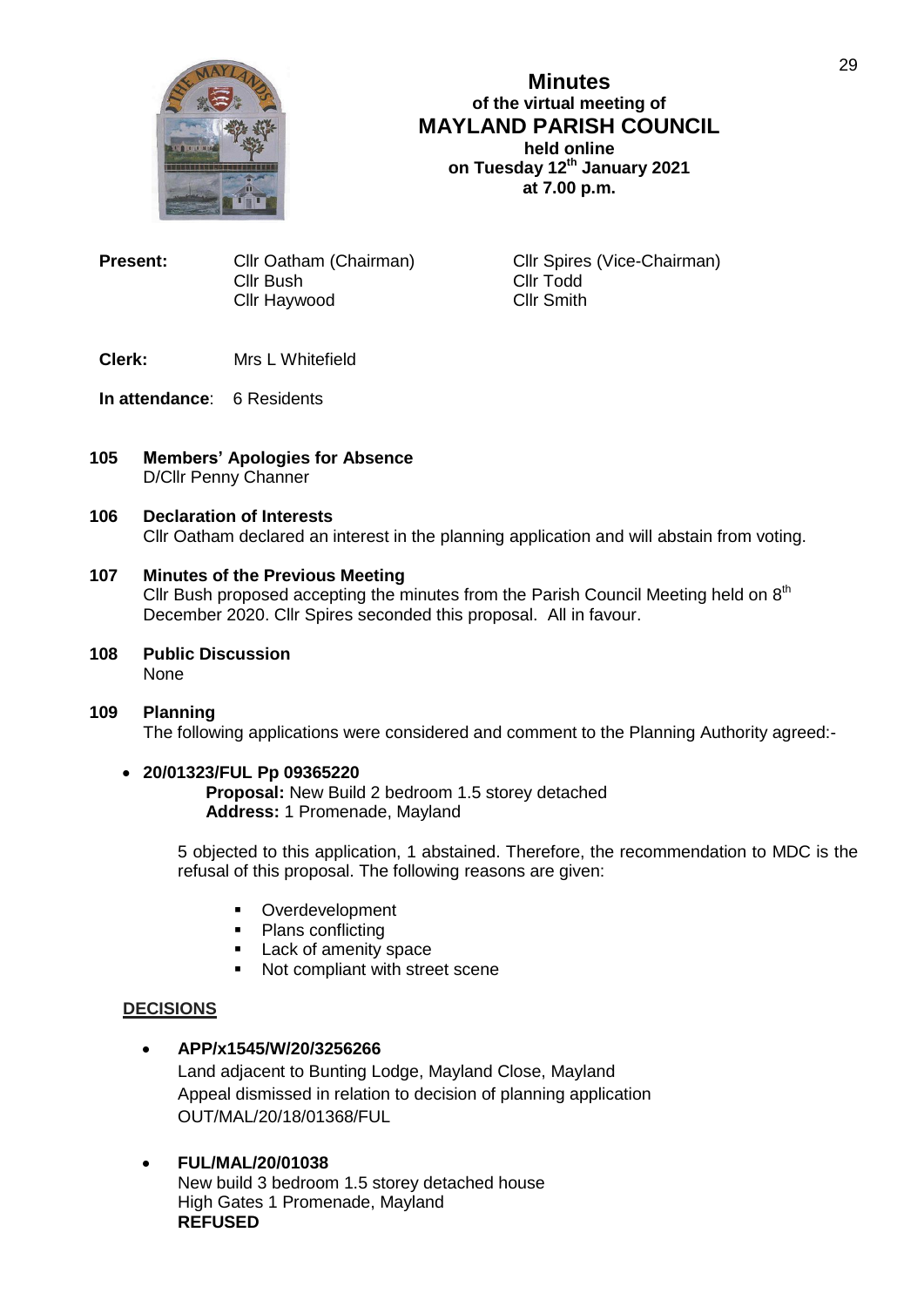### **HOUSE/MAL/20/01047**

First floor rear extension with balcony Anglia House, Grange Avenue **APPROVED**

 **HOUSE/MAL/20/01143** Proposed balcony off existing first floor study recessed into existing roof and extended onto timber post with brick 263 Esplanade, Mayland **REFUSED**

#### **110 Finance**

Councillors received a list of all payments and receipts. The approved payments and receipts are listed below: -

| <b>PAYMENTS</b> |                                 |                                                  | <b>NET</b> |
|-----------------|---------------------------------|--------------------------------------------------|------------|
| <b>Date</b>     | Payee                           | Service/supply                                   |            |
| 06-Dec-20       | County Broadband                | WiFi                                             | 27.61      |
| 12-Dec-20       | Eon                             | <b>Street Lighting</b>                           | 149.90     |
| 21-Dec-20       | Voipfone                        | <b>Renewal Fee</b>                               | 3.00       |
| 01-Jan-21       | Ahead 4                         | Licence for Logmein                              | 3.00       |
| 07-Jan-21       | Zoom                            | Monthly subscription                             | 11.99      |
| 09-Dec-20       | Johnstones decorating           | Overtly olive paint for doors                    | 36.93      |
| 10-Dec-20       | Timpsons                        | Plaque (Daniells)                                | 40.00      |
| 11-Dec-20       | Unvented components             | 2 x Thermostats for boiler                       | 42.48      |
| 10-Dec-20       | Prodbuy Ltd                     | 50 x brown square cut folders                    | 8.32       |
| 16-Dec-20       | Amazon                          | 5 x Reams of paper, 2 x Green folders            | 21.10      |
| 22-Dec-20       | Marks & Spencer                 | 5 x Christmas gift vouchers for volunteers/staff | 100.00     |
| 11-Dec-20       | <b>Maldon District Council</b>  | <b>Protection officers November</b>              | 205.20     |
| 08-Jan-21       | <b>Maldon District Council</b>  | <b>Protection officers December</b>              | 179.55     |
| 04-Jan-21       | MSJ Garwood                     | Pitch Marking 22/12/20                           | 115.00     |
| 02-Jan-21       | Mallorn                         | Annual renewal of website/SSL Certificate        | 165.00     |
| 07-Jan-21       | S-Type Security                 | Patrols 1/12/20-3/1/21                           | 525.00     |
| 12-Jan-21       | <b>Broadacres</b>               | To prune trees in Cherry/Gladwell/Sign           | 950.00     |
| 12-Jan-21       | Mrs L Whitefield                | Petty Cash Top up                                | 1.77       |
| 13-Jan-21       | <b>NEST</b>                     | <b>Staff Pension</b>                             | 118.16     |
| 25-Jan-21       | <b>MPC Staff</b>                | <b>Staff Wages</b>                               | 1,785.89   |
|                 |                                 |                                                  | 4,489.90   |
| <b>RECEIPTS</b> |                                 |                                                  |            |
| 01-Dec-20       | <b>SSE Electricity</b>          | Refund after meter reading                       | 70.48      |
| 02-Dec-20       | <b>HMRC</b>                     | VAT refund July-Sep 2020                         | 1,852.42   |
| 08-Dec-20       | <b>Mayland Village Football</b> | Fees October/December                            | 360.00     |
| 11-Dec-20       | <b>EALC</b>                     | Grant for space climber                          | 3,000.00   |

**PETTY CASH**

| 29-Dec-20 | Lidl | Refuse bags, toilet cleaner | 1.77 |
|-----------|------|-----------------------------|------|
|           |      |                             | 1.77 |

Cllr Spires proposed that these payments be accepted. Cllr Bush seconded this proposal.

**5,282.90**